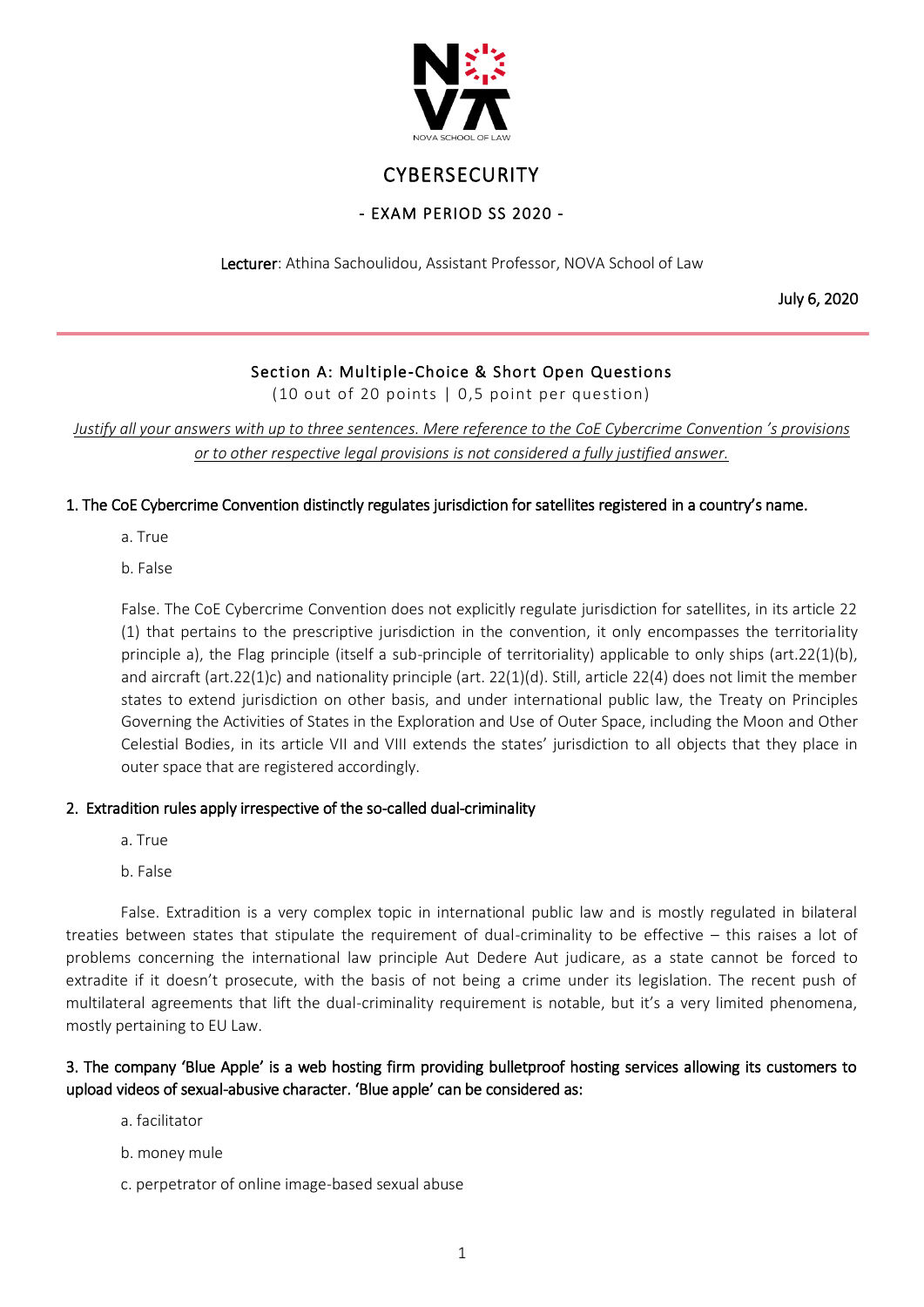

The company Blue Apple can be considered a facilitator - their role is to help bridge the gap between the underworld (those that commit the primary crime) and the upperworld (those less savvy, that act more as "consumers" of the unlawfull acquired material) cybercriminal network. Hosting bulletproof web-storage where its customers may upload and share illegal content is considered to be one of the exemplary possible role of a facilitator.

### 4. Bitcoin as a criminal tool is not absolutely safe.

- a. True
- b. False

True. While it helps to mask one's identity and avoid using the traditional banking services which are frequently monitored for money laundering and terrorism financing, Bitcoin, just like many other public permission-less cryptocurriencies has many flaws that make it not safe even for cybercriminals. The Bitcoin protocol is immutable and stores all the information pertaining the transfers of funds between wallets, so it is still possible to track the origin and destination of currency transfers. Plus, many of the cruptocurrencies exchange sites are very untrustworthy, as some have even been shutdown in the past leading to millions of dollars in cryptocurrencies to be lost.

### 5. The study of online criminal groups' structure is solely of criminological interest.

- a. True
- b. False

False, it is very useful to apply these studies' findings in the real world context, both for online and offline crimes, in law enforcement and to better regulate cybercrime.

# 6. Hackers often consider laws governing online activity as unfair. Which neutralisation technique is to find behind such a claim?

The techniques of neutralisation, as proposed by Matza and Sykes in 1957, have as an objective to explain the reasons used by individuals to avoid moral culpability for their criminal actions and thus avoid the negative sanctions of society if they can prove that criminal intent was lacking. When hackers refer that the laws governing online activity are unfair and shouldn't be followed nor enforced, they are motivated by cynicism towards what they view as the "system". It's the Condemnation of condemners Technique, as they are distrustful of authorities, justified by the unlawful activities carried out by the law enforcement agencies themselves and the persecution of whistleblowers.

# 7. Limiting the availability of someone's computer resources by sending lots of packets pertains to the field of cybercrime.

- a. True
- b. False

A DDOS attack is indeed a cybercrime, and under the Cybercrime Convention could be considered a system interference attack, article 5, as it is the massive transmission and inputting of large amounts of data with the objective of seriously hinder the function of a computer system that is unable to process those large amounts of data.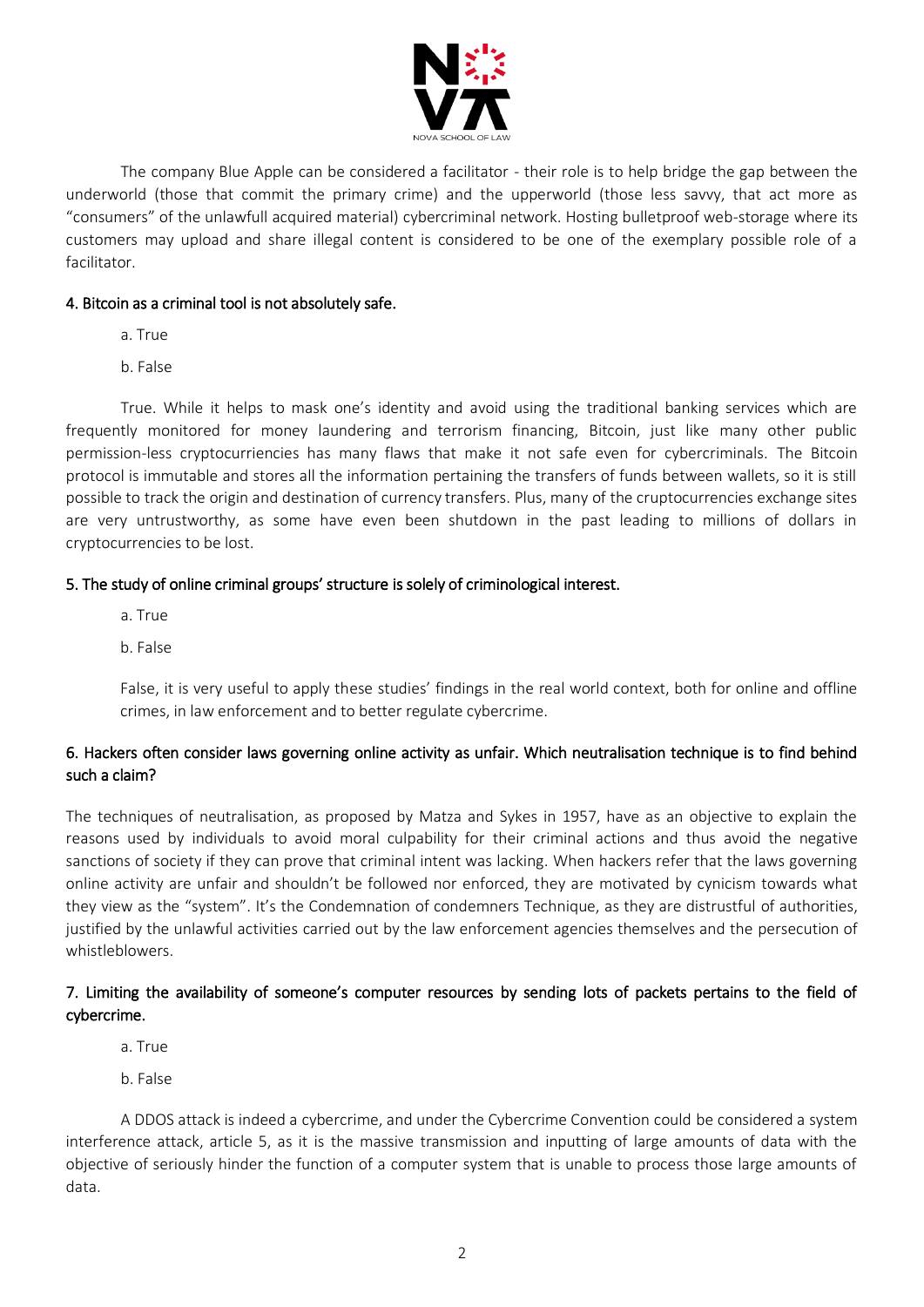

# 8. Mike is a former bank employee and, since he was fired, he has been providing stolen bank data of his former clients online. His behaviour can be classified as:

- a. online fraud
- b. data interference
- c. misuse of devices

Under the Cybercrime Convention, the behaviour carried out by Mike is a misuse of devices – he had authorisation for the access of those systems that was revoked when he was fired and thus was unlawfully accessing personal data of his former clients and he was distributing that data online – it fits with article 6(1)(a)ii) "(...)when committed intentionally and without right", (1)(a) "the production, sale, procurement for use, import, distribution or otherwise making available of:" (ii) "a computer password, access code, or similar data by which the whole or any part of a computer system is capable of being accessed,".

#### 9. General Strain Theory better describes phenomena of cyberviolence.

- a. True
- b. False

True. GST as many flaws in describing many financial motivated crimes, but when the subject is the phenomena of cyberviolence - hate crimes, cyberbullying, cyberdating abuse and sexual harassment and assault, it is a better theory to explain the motivations of the offender than the Routine Activity Theory. As explained by Agnew, the GST has an unique focus on the mediating role of negative emotions, so it leads to more expressive crimes in which the individual's feeling of frustration and rage motivated him/her to enact harm as a valued end in and of itself against another person.

# 10. Esel is a politician of Turkish origin based in Germany. Following some diplomatic incidents between the two countries, anonymous citizens formed online groups to attack and abuse Esel online. She is threatened to be viciously killed together with all her Turkish muslim family members. Some of these individuals claim that Esel has been transferring confidential information to the country of her origin since she was elected as MP in Germany. What cybercrime is committed?

Esel seems to be the target of online hate speech and hate crimes, motivated by her nationality, ethnicity and religion – she is a politician of Turkish origin, her family is muslim and she is accused of typical far-right conspiracies of not being actually a german citizen serving the public office of MP, but serving a foreign state. Interestingly, it seems that even thou she is a woman, she is not being the target of sexual harassment. This is not an instance of cyberbullying because she isn't being targeted as an individual, but because she is a member of a different origin, ethnicity and religion than the offenders.

#### 11. Member States are obliged to introduce criminal sanctions to deal with serious breaches of the GDPR.

- a. True
- b. False

False, the GDPR as only administrative fines (that are very heavy) for its non-compliance, and doesn't have any provision which obliges the Member States to introduce criminal sanctions for its violation. Still,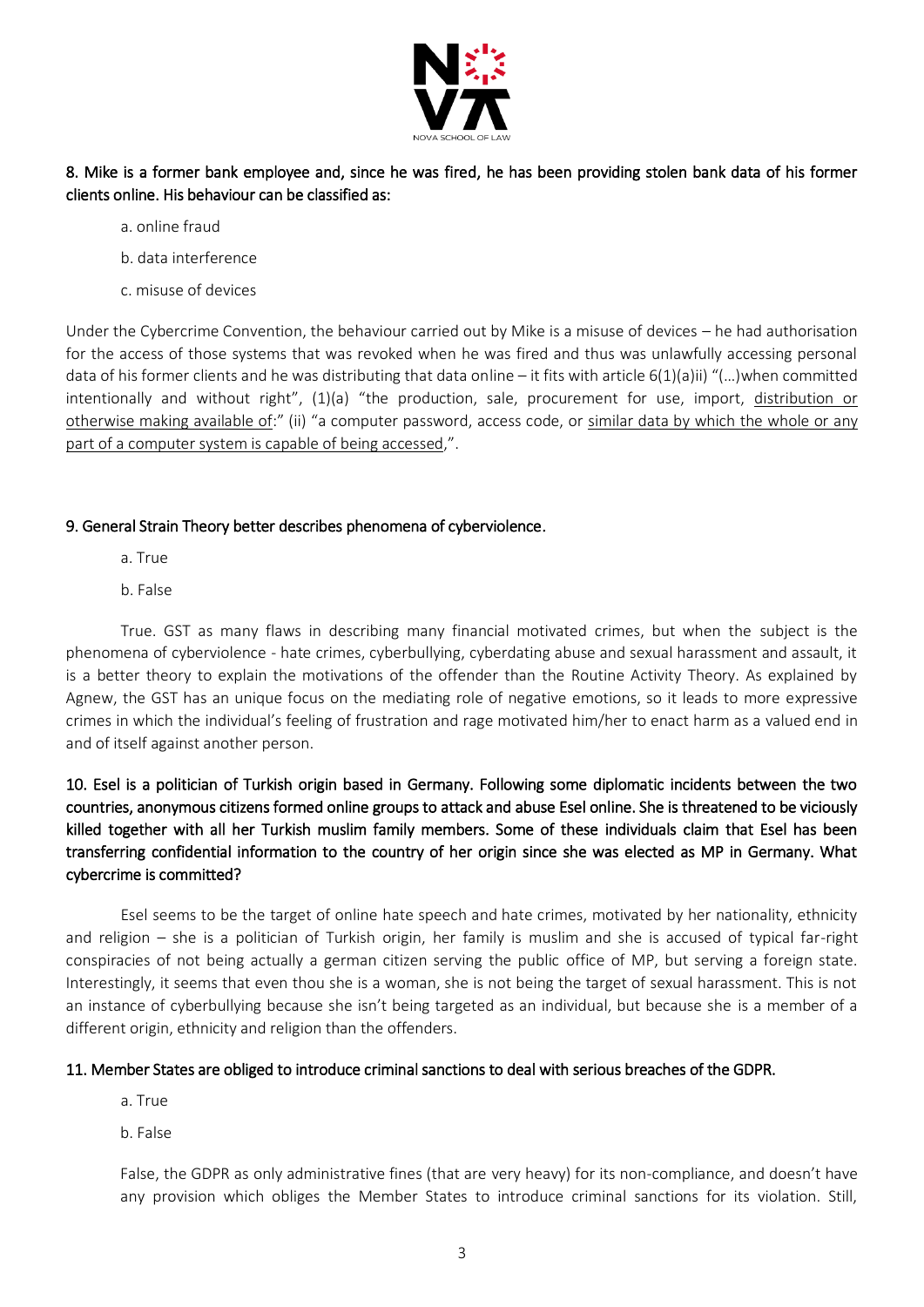

member states are free to introduce those criminal sanctions in some instances - Recital 152 and article 84 of the GDPR established that Member States have the power to, where necessary due to lacking harmonisation rules, implement a system providing for effective, proportionate and dissuasive penalties and so they can determine the nature of those sanctions as either criminal or administrative in their domestic law.

#### 12. CoE Convention codifies computer-supported crimes.

- a. True
- b. False

False, the convention only codifies some offences: offenses against the confidentiality, integrity and availability of computer data and systems; Computer related offences (has in all offences – in case of which the computer is used to facilitate their commission); Content related offences (Child pornography); and Offences relating to copyright infringement and related rights; There are still many more criminal offences that are computer-supported offences, because computer-supported offences aren't crimes themselves, it's a concept used to describe offences where the use of computer is an incident aspect of the commission of crime, possibly affording evidence of said crime.

#### 13. The so-called upskirting can be classified as:

- a. sexploitation
- b. harassment
- c. sexual voyeurism

Upskirting is usually classified as sexual voyeurism, being criminalised in several jurisdictions already. It fits with the definition usually used for this typology "cases in which individuals who create/share/distribute intimate images have no intention that the victim will discover that their images have been shared", and the main motivations of the offenders is usually sexual gratification or a crude sense of humor. It's usually not meant to force another into the commission of sexual acts (sexploitation) or to harass and inflict harm in the victim

# 14. Happy Gardeners is a website, on which you can find instructions about how to take good care of your plants at home. The respective online publications contain hyperlinks leading to other websites containing nude photos of 16 year old girls. What cybercrime is committed?

Nude photos of 16 year old girls is considered child pornography in most jurisdictions, and its possession in a computer system or on a computer data system is considered a crime – possession of child pornography art. 9(1)(e) of the Cybercrime Convention.

Still, there are many variables at play here that could lead to not constituting a crime at all. First, some jurisdictions have an age of consent as low as 16, which could lower the threshold to constituting child pornography – article 9(3). Second, are the photos sexual in nature (art. 9(2) (a to c) "a) minor engaged in sexually explicit conduct;" "b) a person appearing to be a minor engaged in sexually explicit conduct;" "c) realistic images representing a minor engaged in sexually explicit conduct") ? If not, if it is for example, educational material in medical school for example, the representation of minors will probably not be sexual in nature and it isn't Child Pornography. Third, the happy Gardeners is a website and it isn't actually in possession of said nude photos, it has hyperlinks to other websites with said content. In some jurisdictions, this isn't possession and could be considered distribution of child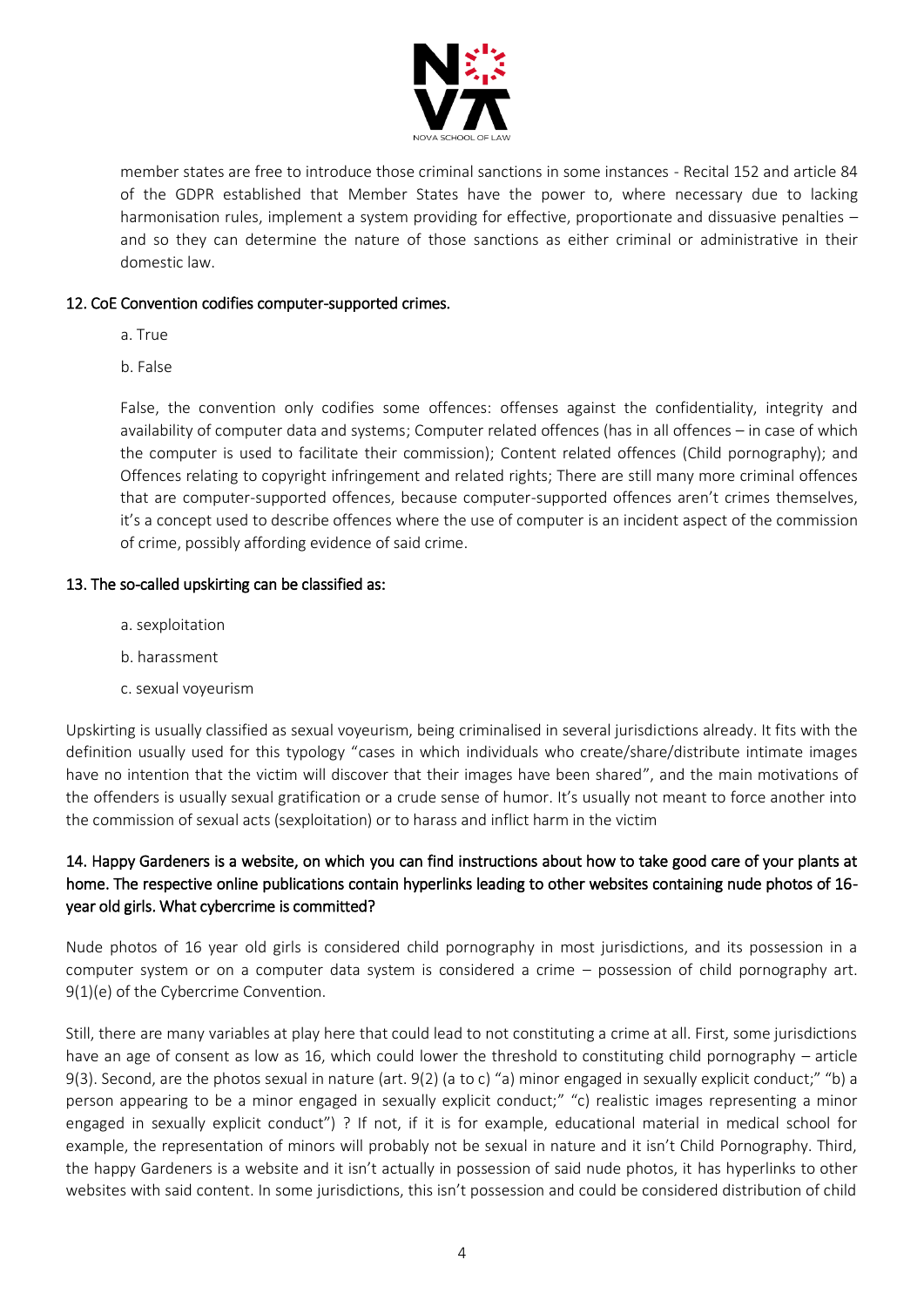

pornography. In some jurisdictions, having hyperlinks is not an act of distribution or transmission, but this is an extremely controversial topic – it varies a lot depending of the domestic law. Forth, these hyperlinks could have been published in the HG's website without their consent and their knowledge. It could be a user posting, infringing on the terms of service, or it could have been a hacker that published those hyperlinks in the website.

#### 15. Online sexual abuses are not any different compared to the offline ones in terms of their phenomenology.

- a. True
- b. False

#### False

#### 16. Mere hacking is punishable under the CoE Cybercrime Convention

- a. True
- b. False

True, under article 2 of the Cybercrime Convention, illegal access, even mere hacking is punishable. As it is explained in the Cybercrime Convention Explanatory Report, paragraphs 44 to 47, the mere act of intentional hacking is itself illegal access.

### 17. Policeman X taps the computer of his colleague Y to prove that his is involved in a bribery network. Is X committing a cybercrime?

a. Yes

b. No

Yes. Unless Policeman X is carrying out a lawful investigation, according to procedural law and it has met all legal requirements, that could demand a warrant signed by a judge – policeman X could be committing illegal interception, article 3 of the Cybercrime convention, and maybe, depending on how he installed the tapping on his colleague's computer, he could also have committed illegal access, art. 2.

18. Jon owns ZYY graphic-design software company. His competitor, XXP graphic-design software company, has recently launched a new programme, which was selected to be installed across all the urban design authorities of the country. Jon, who cannot understand how this product is any different from the one designed by his company, has a good friend working at XXP. While having a beer with him, he finds a chance to steal his professional credentials. Two days after this encounter, Jon 'breaks in' the XXP using his friends' credentials to both unlock the door of the building and to log in one of the desktops there. He checks the details of the programme, and he leaves the building being deeply disappointed, since XXP's product was actually of superior quality compared to the one designed by him. He did not copy any data as initially planned. Are Jon's actions relevant in terms of the CoE Cybercrime Convention?

a. Yes

b. No

Yes. By accessing the computer in XXP, Jon's actions can be classified as Illegal access of a computer system, article 2 of the Cybercrime convention, as he didn't have the authorisation to have access to the whole or any part of said computer, and used stolen credentials for it. The fact that he did not copy any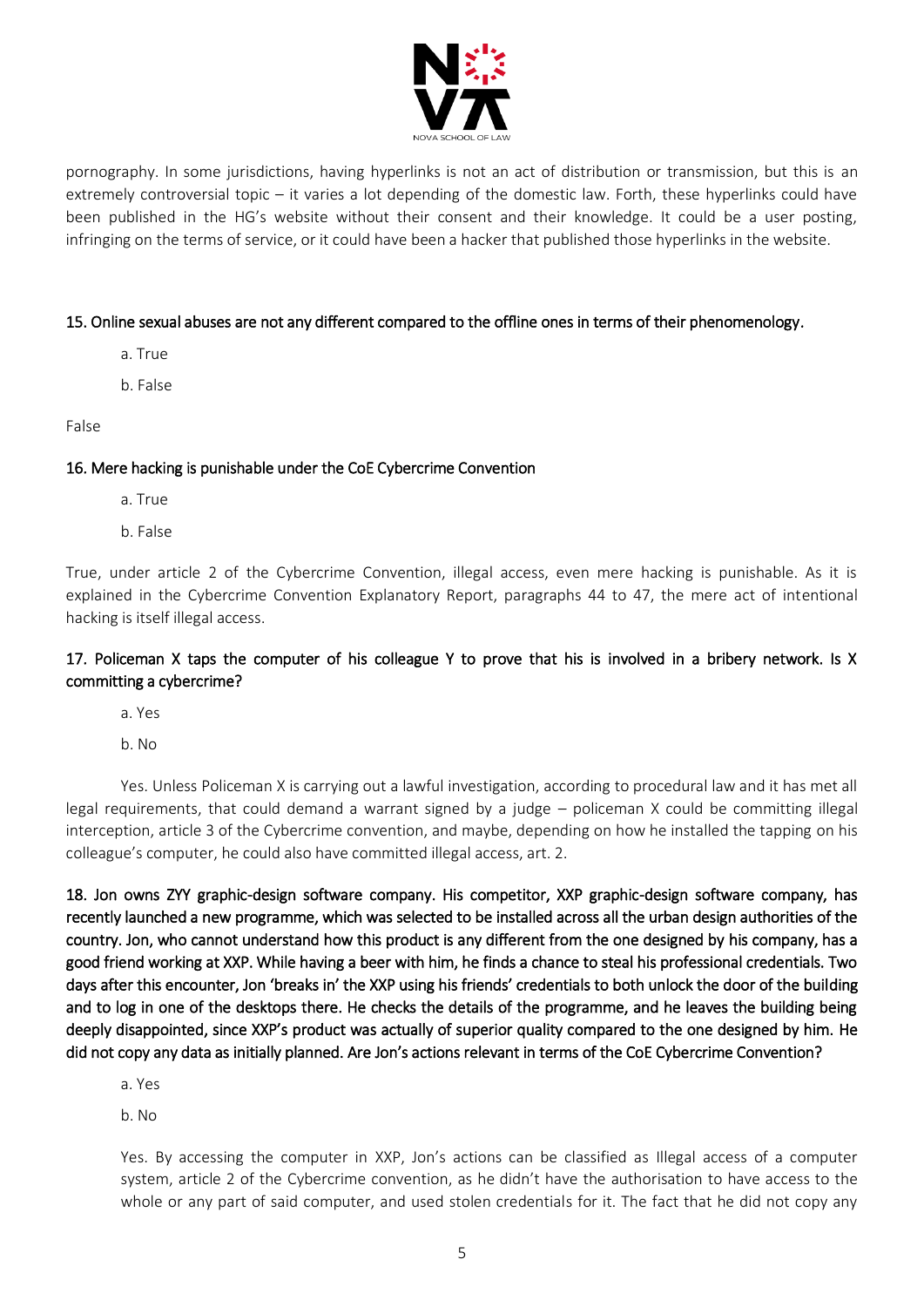

data as initially planned could be irrelevant, because even if the domestic law applicable to Jon is of one of the member states of the Cybercrime Convention that added the requirements of 1) infringing security measures and 2) intent to obtain computer data or other dishonest intent; his actions would still be considered illegal access, since he stole credentials to have access and he had that intention to copy data when he committed the crime – the fact that he regretted his actions once confronted with the data does not clear him of the fact that he indeed had that intention at the time of the illegal access – in the end, it could be considered as a mitigating factor on his sentence, but does not clear him of the crime.

### 19. Cybercrimes are exhaustively regulated at EU level.

- a. True
- b. False

False, there are a lot of matters related to cybercrime already regulated by EU law through directives and regulations, but there is still a lot of room for improvement and there are several proposals from the commission that haven't been approved yet. These EU law is mostly complimented by the European Convention on Cybercrime, from the Council of Europe, which is a different international organisation that also has as members, the EU member states.

# 20. The cybercrime of sextortion can be only committed by perpetrators known to the victim.

- a. True
- b. False

 $\overline{a}$ 

False. Complete strangers to the victim can and have committed the cybercrime of sextortion after illegally obtaining material to use to force their victims into compliance.

# Section B: Open questions (10 out of 20 points)

Question 1: Explain in what ways can cybercrime interfere with territorial jurisdiction (2.5 points).

Territorial jurisdiction is the classic and most traditional form of jurisdiction by states recognised in international customary law, but even with such a long history, it still has cases in the physical world where it is challenging to correctly assert and determine.

The Territorial jurisdiction is derived from the simple idea that a state should have the exclusive and absolute criminal jurisdiction over the persons, things and events that occur within its territory – its "*logical that a state in*  whose territory a crime is committed should assume jurisdiction over it<sup>"1</sup>. When discussing pluri-localized incidents, where the crime isn't practiced wholly in one state's territory, a conflict of jurisdiction arises, over who's state is actually competent to resolved it. To solve this issue, a concise formulation was constructed in the first half of the 20<sup>th</sup> century, the doctrine of constructive presence. This doctrine, presented in the 1935 Harvard Draft Convention, allows more than one state to exercise criminal jurisdiction by postulating that when a crime is committed in whole or in part within a territory or a said state, it may exercise his jurisdiction.

 $^1$  Gbenga Oduntan, Sovereignty and Jurisdiction in the Airspace and Outer Space Legal Criteria for Spacial Delimitation, Routledge 2012, page 42 para. 1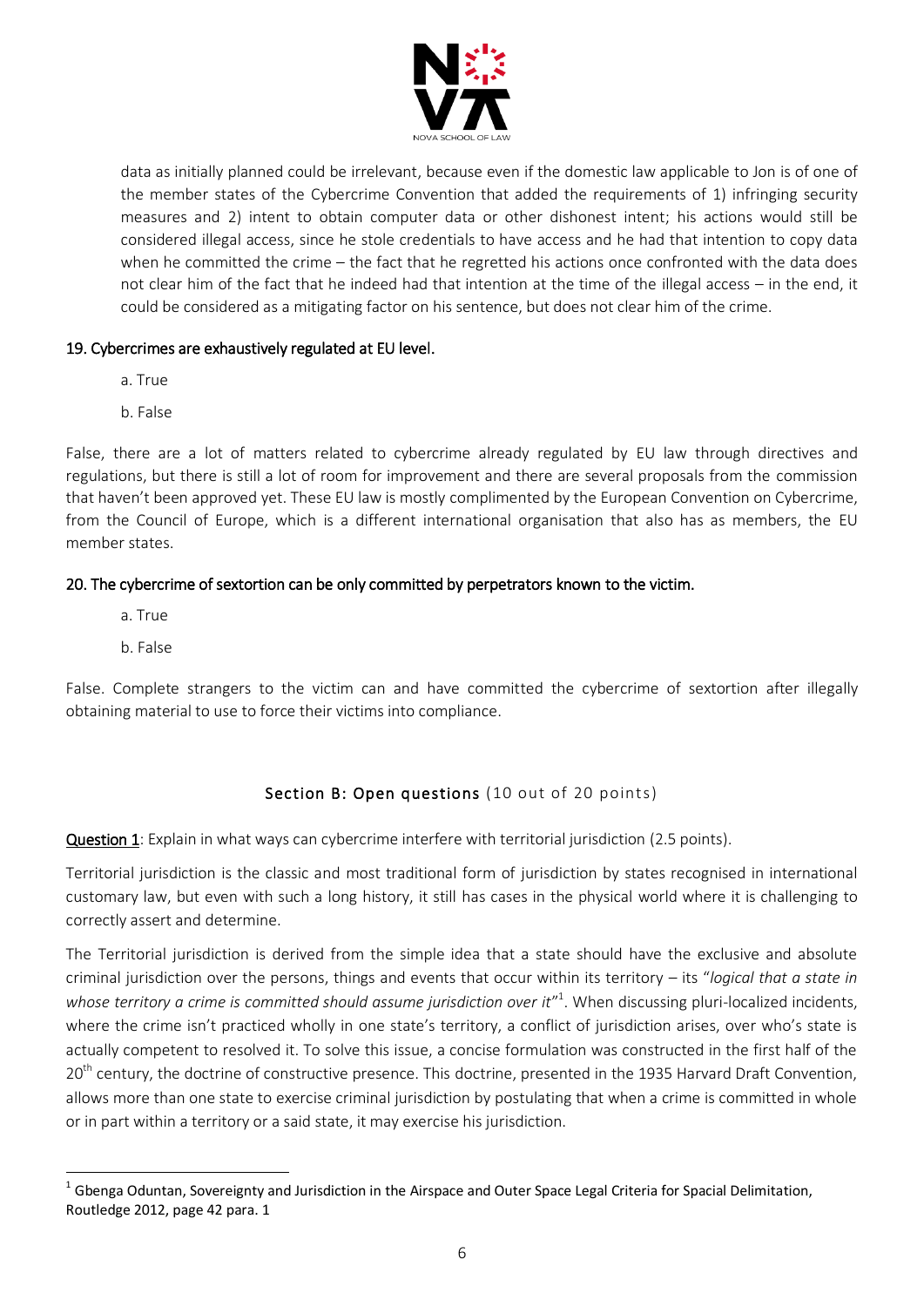

This formulation gave rise to two sub-principles: the subjective territorial (the state in which the offender started committing the offense has jurisdiction) and the objective territorial principle (the state where the offence was completed or had its effects will have jurisdiction over the conduct, the offender will be considered has if he had been present there, when all the constituents' elements of the crime are put together). In the hallmark Lotus Case, the Permanent Court of International Justice referred that to invoke the objective territorial principle to extend its jurisdiction, a State may only need to assure that the alleged criminal offense produced some effects in its the territory.<sup>2</sup>

With the rise of the Internet and Computers, and the subsequent emersion of cybercrime, the idea of applying territorial jurisdiction onto these criminal offences was challenged due to the pluri-localization of many actions part of the same criminal conduct. In the 1990s, some scholars even defended that cyberspace should be regulated has its own space, that it was a mistake to apply the domestic law of several states to this reality where distance does not actually exist. The plurilocation nature of these crimes could be seen has it follows, A and B and accomplices, A is in state y, and B is in State x, and they are attacking the servers of company U, registered in state O, but the servers are in the States L and K, and their attacks were actually rerouted by several other servers and proxys localized in many more states. The effects of the hacking occurred in all states where company U has offices. Where did criminal action began and its affects occurred? And there are several other states that could potentially claim that effects occurred in their territories.

Trying to stablish a link between the actions and a place where they occurred became very difficult, not just because of the subject matter – many jurisdictions will classify the same action differently ontologically, some as different criminal offences, others not – but also poses a major hurdle on the procedural side of law enforcement.

For a single action, using the 2 sub-principles that I explained above, subjective and objective territoriality, many states are capable claiming adjudicative jurisdiction on the basis of previously stablished prescriptive jurisdiction, which can lead to conflicts over which state will prosecute the offender, if there is the need to extradite the offender trials in absentia in criminal matters are usually prohibited), and after the trial, where he/she will serve the sentence.

And this is only referring to the territorial jurisdiction, leaving out the other 4 principles according to Jan Klabbers: Nationality Principle; Protective (or security) Principle; Passive Personality Principle and Universality Principle. Cybercrime poses many challenges to jurisdiction.

Question 2: Provide two examples indicating that the international approach to cybercrime challenges the so-called fragmentary character of criminal law (2.5 points).

The fragmentary character of criminal law is an undeniable reality, but there still are many instruments that have been created to harmonise the legislation and action of different states to increase international cooperation in law enforcement. The first example is the Cybercrime Convention of 2001, which harmonised the legislation on cybercrime (codifying several cybercrimes and tacking even child pornography), the procedural norms to combat, investigate and prosecute cybercrime and other crimes (evidence), more than 60 different states. The second example is the European Arrest Warrant, a framework decision in the EU - 2002/584/JHA Council Framework Decision of 13 June 2002 on the European arrest warrant and the surrender procedures between Member States –

 $\overline{a}$ 

 $^2$  Gbenga Oduntan, Sovereignty and Jurisdiction in the Airspace and Outer Space Legal Criteria for Spacial Delimitation, Routledge 2012, page 43 para. 6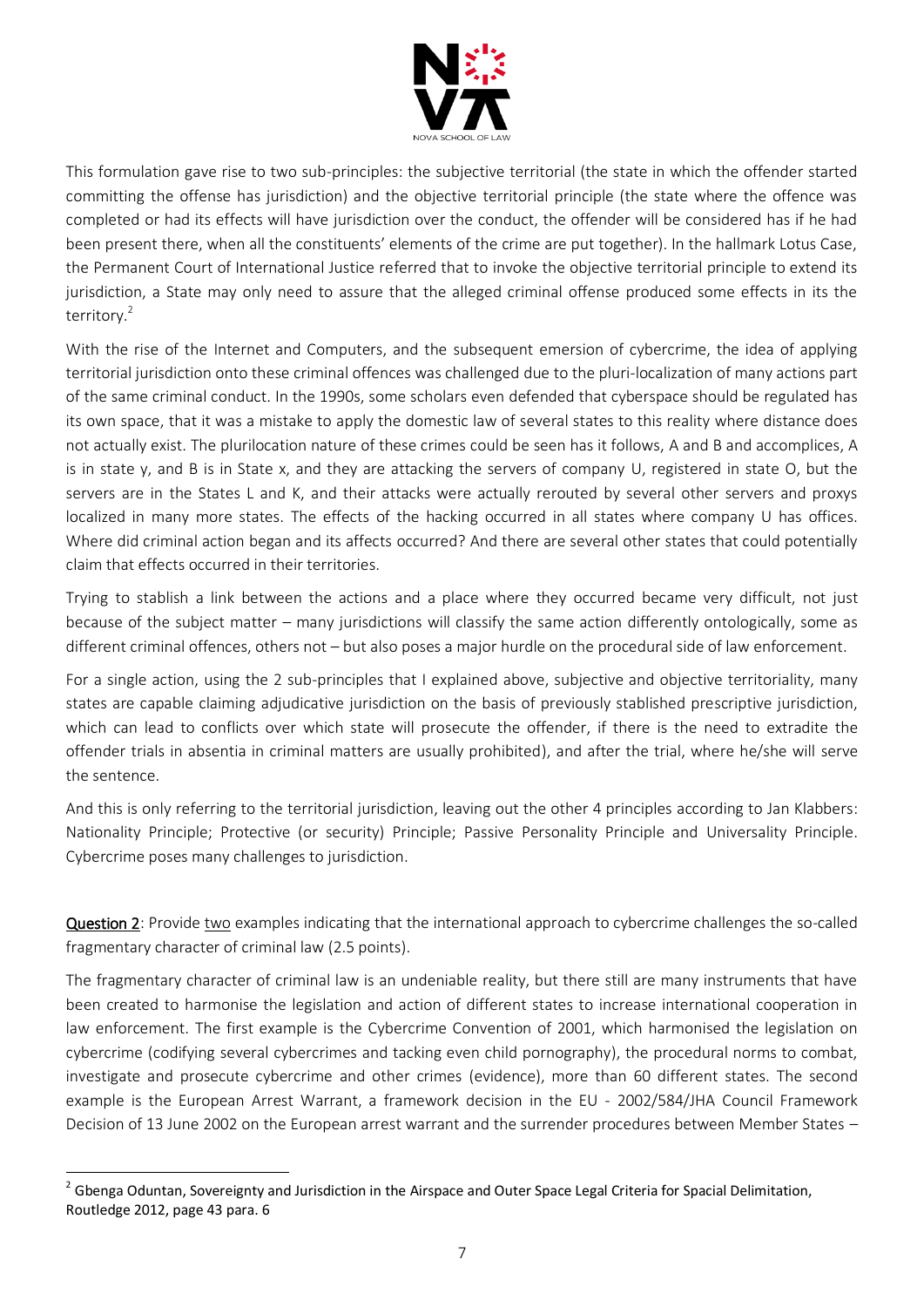

that lead to a faster a better system for the cooperation, capture and extradition of criminals among the EU member states. There is also the European Cybercrime Centre, created by the Europol, to combat cybercrime.

Question 3: Many scholars define cyberterrorism as a distinct category of cybercrime referring to the variety of actions pertaining to it. Elaborating on this opinion by taking into account the EU reaction to the so-called terrorism threat (2.5 points).

The EU as acted to combat Cyberterrorim in multiple fronts: through harmonisation of the member states legislation on criminalising terrorism and related offences; through this harmonisation, criminalise not just terrorism acts and its direction, but also the recruitment and training (the mere providing of instruction for the making explosives, guns or hazardous substances,…) ; the preparatory acts such as travelling to commit crimes; the public provocation to commit terror attacks; combating online propaganda and networking; stricter rules on banking and money transfer services to fight money laundering and terrorism financing,.. There was a shift towards the criminal repression of terrorism in the stages prior to any objective risk against people, cities and other legally protected interests. See Council Decision 2008/615/JHA that incorporated the PRUM Convention into EU Law, Directive (EU) 2018/843, Directive (EU) 2017/541, as some examples in EU Law.

There were also the EU agreements with 3rd countries on the exchange of information on terrorism, with Canada, the USA, and negation of Mexico

Question 4: Why does the codification of online hate speech in terms of a cybercrime pose significant regulatory difficulties (2.5 points)?

The codification of online hate speech raises a lot of concerns from different sides of the political spectrum, religious and non-religious backgrounds and different cultures due to one very fundamental concern: the codification of online hate speech is defining a limit to freedom of speech, of expression, itself a fundamental right recognised in many instruments of international law and the constitutions of many states.

What is considered hate speech varies a lot depending on the culture of a person and the context of a situation. Even the most agreed upon definitions lack substantial clarity – they need to be broad enough to encompass the many realities and forms in which hate speech manifests, but the use of (mostly) undefined concepts pose to met this end also poses a problem to its applicability to specific cases.

Then, there are a lot of justified fears that regulating hate speech could lead to censorship that strangles freedom of expression – weaponised for ill purposes, supressing minorities, satirical artists and political adversaries. Even in the European Court of Human Rights there were cases of hate speech that were deemed as actually being within freedom of expression (judgment of 7 December 1976 'Handyside v the United Kingdom').

Still, even with all these challenges, regulating hate speech must be a priority, since it's a major problem online, which has been growing exponentially and further radicalising many people into the far-right, especially in Europe.

It's necessary to establish a fair and independent authority with means to investigate and sanction hate speech online, and its major tool – disinformation. Hate Speech is difficult to define in many cases, but is consequences and harms are very visible.

The Framework Decision 2008/913/JHA of 28.11.2008 on combating certain forms and expression of racism and xenophobia by means of criminal law is step in a good direction, just like self-regulation of many companies and